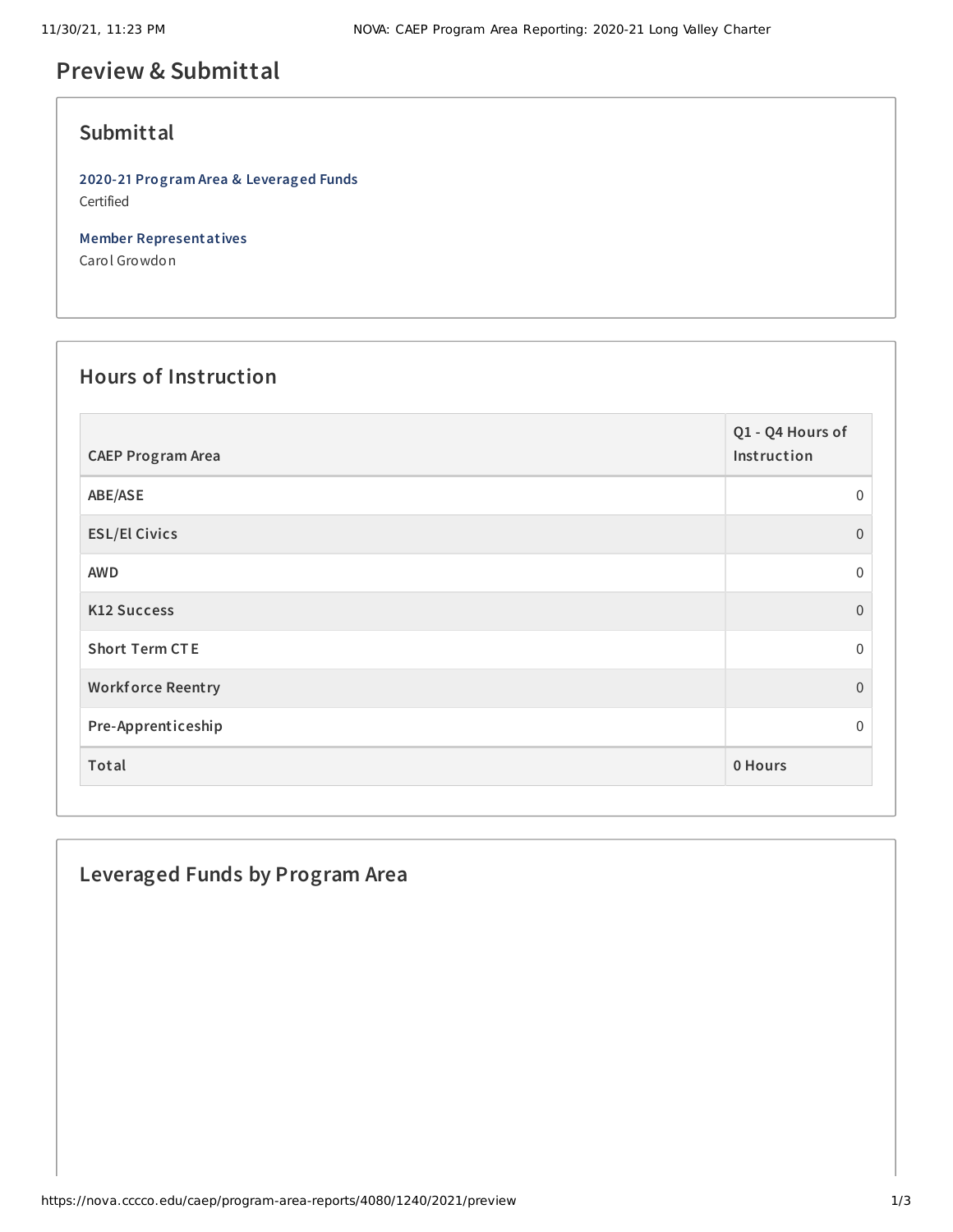| Fund                                         | ABE/ASE | ESL/El<br><b>Civics</b> | <b>AWD</b> | K12<br><b>Success</b> | Short<br>Term<br><b>CTE</b> | Workforce<br>Reentry | Pre-<br>Apprenticeship | Totals |
|----------------------------------------------|---------|-------------------------|------------|-----------------------|-----------------------------|----------------------|------------------------|--------|
| California Adult<br><b>Education Program</b> | \$0     | \$0                     | \$0        | \$0                   | \$0                         | \$0                  | \$0                    | \$0    |
| <b>CalWORKs</b>                              | \$0     | \$0                     | \$0        | \$0                   | \$0                         | \$0                  | \$0                    | \$0    |
| NonCredit                                    | \$0     | \$0                     | \$0\$      | \$0                   | \$0                         | \$0                  | \$0                    | \$0    |
| <b>Perkins</b>                               | \$0     | \$0                     | \$0        | \$0\$                 | \$0                         | \$0                  | \$0                    | \$0    |
| <b>LCFF</b>                                  | \$0     | \$0                     | \$0\$      | \$0                   | \$0                         | \$0                  | \$0                    | \$0    |
| Fees                                         | \$0     | \$0                     | \$0        | \$0                   | \$0                         | \$0                  | \$0                    | \$0    |
| K12 Adult Ed Jail<br><b>Funds</b>            | \$0     | \$0                     | \$0\$      | \$0                   | \$0                         | \$0                  | \$0                    | \$0    |
| <b>WIOA II</b>                               | \$0     | \$0                     | \$0        | \$0                   | \$0                         | \$0                  | \$0                    | \$0    |
| <b>Contracted Services</b>                   | \$0     | \$0                     | \$0\$      | \$0                   | \$0                         | \$0                  | \$0                    | \$0    |
| <b>Totals</b>                                | \$0     | \$0                     | \$0        | \$0                   | \$0                         | \$0                  | \$0                    | \$0    |

## **Certification**

**25 Lassen-Modoc Adult Education Consortium - Primary Contact**

**Carol Growdon** [cgrowdon@lassencollege.edu](mailto:cgrowdon@lassencollege.edu)

**Mitch Rosin** [mitch.rosin2@gmail.com](mailto:mitch.rosin2@gmail.com)

Appro ved by Mitch Ro sin

**11/30/2021 03:22 PM PST**